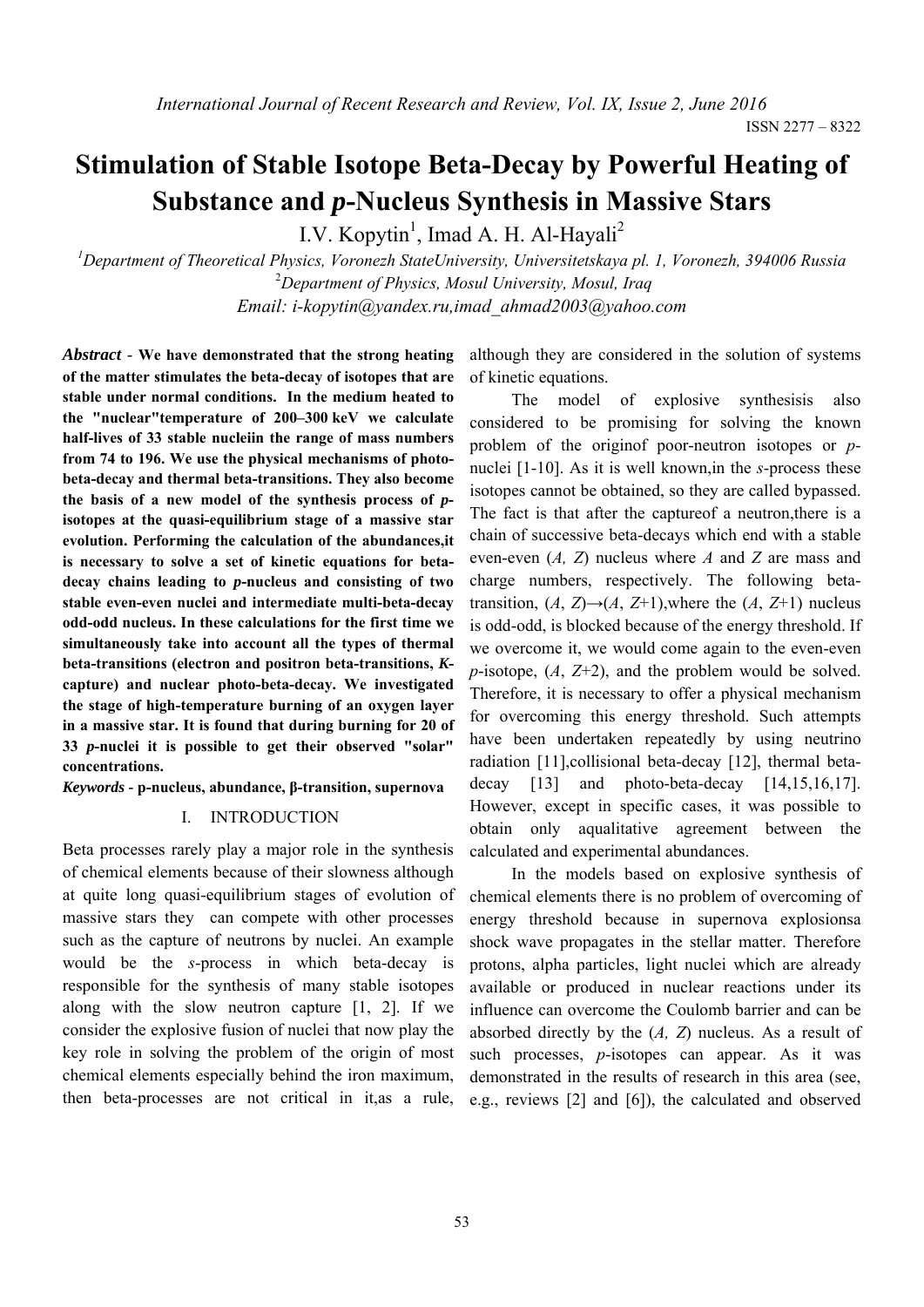abundances differ already by two or three times in the average, not by orders of magnitude, and this result is encouraging. However, as it is notedin [9], there are still some «problematic» *p*-isotopes even in this approach. It is possible to obtain their abundance by changing the rates of some key reactions of *s*-process, and thus obtaining aproblem already with the *s*-nuclei.

Despite the success of the models considering the synthesis of *p*-nuclei at supernova explosions, the paper will offer a model of the synthesis process suitable for quasi-equilibrium stages in the evolution of massive stars, as well as for pre-supernova stage. The fact is that up to now in the problem of origin of chemical *p*elements all effects accelerating beta-processes in a highly heated matter have not been considered in one and the same study. As it was demonstrated in [18], the observed abundances of some "problematic" *p*-nuclei can be obtained even during relatively cold helium layer burning in a massive star just in a complex approach. It involves the simultaneous consideration of all betaprocesses types in a highly heated matter: thermal electron capture,electron and positron beta-decays and photo-beta-decay. If the temperature of the matter has anuclear scale (in energy unitsit is not less than 200– 300 keV), significant acceleration of beta-transitions is possible, especially for those inhibited by the quantum selection rules. Moreover, the beta-decay is stimulated, even for the isotopes that are beta-stable under normal conditions. At the same time, high-temperature field can significantly change not only the rates of electron and positron beta-transitions, and even their ownratio, as it is shown in the example of multi-beta-decay nuclei [19].

The aim of the present paper is to demonstrate that not all possible solutionsof the *p*-isotopes origin problem have been exhausted within the model of quasiequilibrium stages of stellar evolution by using integrated approach. It will be shown that at the stage of burning the oxygen layer of the massive star, thehightemperature field allows to overcome the energy threshold that prohibits beta-transition,  $(A, Z) \rightarrow (A, Z)$ *Z*+1),under normal conditions. As it turned out, there is enough time for this stage to get the required intensity of the thermal electron beta-decay and photo-beta-decay of the stable even-even (*A, Z*) nucleus. Its decay creates the possibility of realizing a chain of beta-decays, (*A*, *Z*)→(*A*, *Z*+1)→(*A*, *Z*+2), resulting in the *p*-nucleus, (*A*, *Z* +2). A *p*-nucleus synthesis model using a set of kinetic equations for the chain,  $(A, Z) \rightarrow (A, Z+1) \rightarrow (A, Z+2)$ , will be also proposed. This model takes into account all types of thermal beta- and photo-beta-transitions at all stages stimultaneously.

## Table I

Dependence of beta-stable nuclei half-lives,  $t_{1/2}(T)$ , on temperature, *T*, inextremely heated medium. Experimental data on the threshold energies are taken from [20].

| Progenitor<br>nucleus | Threshold<br>energy<br>(keV) | half-life, $t_{1/2}(T)$ |                   | Progenitor       | Threshold<br>energy | half-life, $t_{1/2}(T)$ |                  |
|-----------------------|------------------------------|-------------------------|-------------------|------------------|---------------------|-------------------------|------------------|
|                       |                              | $2x10^9$ K              | $3x10^9$ K        | nucleus          | (keV)               | $2x10^9$ K              | $3x10^9$ K       |
| $^{74}Ge$             | 2562                         | $3.4x10^{3}y$           | 13y               | $^{130}Xe$       | 2983                | $2.2x104$ y             | 47.6y            |
| $^{78}Se$             | 3574                         | $\overline{6.5}x10^5$ y | 370y              | $^{132}Xe$       | 2120                | 279 y                   | 111d             |
| $^{80}Se$             | 1871                         | 9.5 y                   | 29d               | $^{136}Ba$       | 2870                | $2.0x10^{3}y$           | 5.4 y            |
| $^{84}Kr$             | 2681                         | $2.5x10^{3}y$           | 4.8 y             | $^{138}Ba$       | 1737                | 285 d                   | 4.1 <sub>d</sub> |
| $^{92}Zr$             | 2006                         | $2.3x10^{3}y$           | 15.2 y            | $^{144}Nd$       | 2332                | $2.1x103$ y             | 10.5 y           |
| $^{94}Zr$             | 902                          | 10.9 <sub>d</sub>       | 16.1 <sub>h</sub> | $^{152}Sm$       | 1818                | 31.7y                   | 207 d            |
| $^{96}Mo$             | 2973                         | $9.8x10^3$ y            | 22.2 y            | $156$ Gd         | 2444                | 794 y                   | 4.4 y            |
| $^{98}Mo$             | 1684                         | 1.5 y                   | 98.3 d            | $158$ Gd         | 1220                | 36d                     | 3.5d             |
| $^{102}Ru$            | 2323                         | 152y                    | 240d              | $\sqrt[162]{D}y$ | 2140                | 317y                    | 2.8 y            |
| 106Pd                 | 2965                         | 1.4 <sub>d</sub>        | 33.3 m            | $\sqrt[164]{D}$  | 987                 | 33d                     | 3.0 <sub>d</sub> |
| 108Pd                 | 1918                         | 44.4 y                  | 309 d             | $^{168}Er$       | 1679                | 34.9y                   | 321 d            |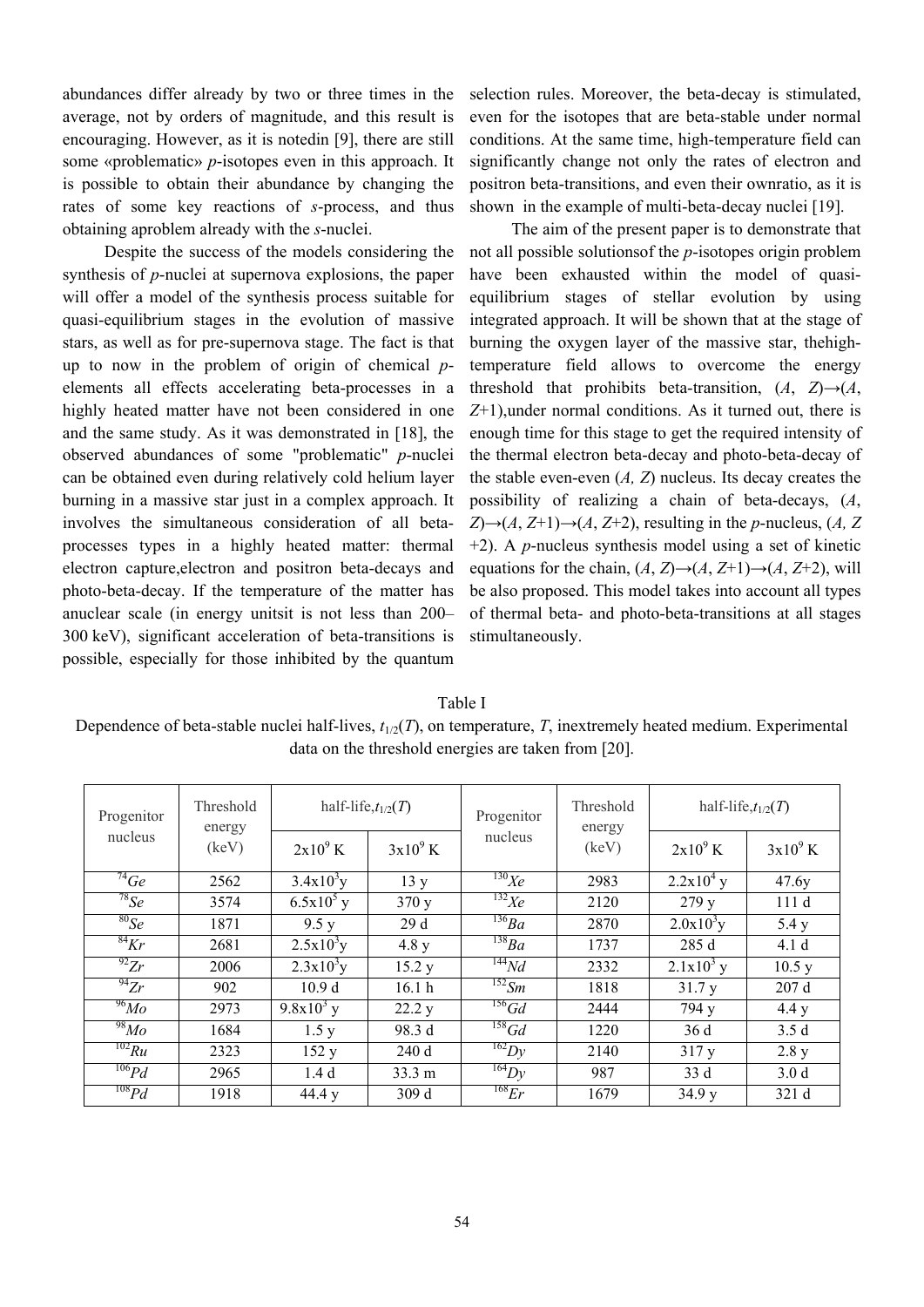| $^{110}Pd$     | 893  | 12.7 d                | .5 d   | $^{174}Yb$  | 1374 | 1.3 y | 30 <sub>d</sub>   |
|----------------|------|-----------------------|--------|-------------|------|-------|-------------------|
| $\frac{12}{C}$ | 2586 | $2.6x10^{3}y$         | 12.1 y | $^{180}$ Hf | 854  | 3.9d  | 12.8 <sub>h</sub> |
| $^{114}Cd$     | 1453 | 228d                  | 7.9 d  | $^{184}W$   | 1483 | 170y  | 1.5y              |
| $^{120}Sn$     | 978  | $6.0x10^{3}y$         | 16.5 y | $^{190}Os$  | 2000 | 330y  | 3.4y              |
| $^{124}Te$     | 3160 | 3.5x10 <sup>5</sup> y | 146y   | $^{196} Pt$ | 1506 | 112y  | 1.9y              |
| $^{126}Te$     | 2155 | 63.5 y                | 230d   |             |      |       |                   |

# II .BETA-DECAY OF STABLE ISOTOPES IN EXTREMELY HEATED MATTER

Keeping in mind the problem of the chemical origin of *p*-elements, we will consider a stable even-even (*A, Z*) nuclei, the beta-decay of which in a high temperature field can contribute to the accumulation of the stable *p*-nuclei,  $(A, Z+2)$ , in the matter by the chain of betatransitions,  $(A, Z) \rightarrow (A, Z+1) \rightarrow (A, Z+2)$ , as well. There are such 33 nuclei with the mass number range from 74 to 196; they are all listed in Table I. The values of energy thresholds for beta-transitions, (*A*,  $Z \rightarrow (A, Z+1)$ , are also shown here.

In the extremely heated medium the energetically forbidden electron beta-transition,  $(A, Z) \rightarrow (A, Z+1)$ , becomes possible due to the mechanisms of thermal and photo-beta-transitions. In the first case, in the (*A, Z*) nucleus the medium heating populates the excited states, the energies of which are higher than the threshold. This opens the beta-decay channel if there are no obstacles due to the quantum selection rules. In the second case we mean an endothermic beta-decay for which the necessary energy to overcome the threshold is taken from the electromagnetic field with the Planck spectrum of frequencies. Such decay is possible both from the ground and from the populated excited states with the energies below the threshold, but again if there are no obstacles for beta-decay due to the quantum selection rules. Below,following the paper [18], we present expressions for the rates of thermal beta-decays and electron photo-beta-decay.

In the medium heated up to the temperature, *T*, the total rate,  $\lambda_{tot}^{(\xi)}((A, Z); T)$ , of the electron beta-decay ( $\xi = \beta$ ) or of the photo-beta-decay ( $\xi = \gamma$ *γβ*) of the (*A*, *Z*) nucleus has the form,

$$
\ddot{e}_{tot}^{(i)}\big((A, Z_i); T\big) = \sum_{a,b} P(E_a, T) \ddot{e}_{a \to b}^{(i)}\big((A, Z_i); \ddot{A}_{ab}^{(i)}\big) \tag{1}
$$

Here,  $P(E_a, T)$  is the population probability of the *a*th state of the  $(A, Z)$  nucleus with the energy,  $E_a$ , measured with respect to the ground state,

$$
P(E_a, T) = \frac{2j_a + 1}{G(T)} \exp(-E_a / kT), ...(2)
$$

Where  $j_a$  is the total spin of the *a*th state of the  $(A, Z)$ nucleus, *k* is theBoltzmann constant, and *G (T )* is the statistical sum,

$$
G(T) = \sum_{a} (2j_a + 1) \exp(-E_a / kT) \tag{3}
$$

 $\lambda_{a\rightarrow b}^{(\xi)}$  ((A, Z);  $\Delta_{ab}^{(\xi)}$ ) is the partial transition rate from the *a*th state of the parent nucleus, (*A, Z*), to the *b*th state of the daughter nucleus,  $(A, Z +1)$ , with energy,  $E<sub>b</sub>$ , measured with respect to the ground state energy,  $\Delta_{ab}^{(\xi)}$  $\Delta_{ab}^{(\xi)}$  is the transition energy.

Later only allowed beta-transitions will be selected as the most intense ones (as the analysis of the level schemes of isotopes under consideration shows, it is always possible tofulfill the conditions). In this case the partial rate of beta-transition can be calculated by the following formula(we use here after the "natural" system of units,  $\hbar = c = m_e = 1$ , where *c* is the speed of light and  $m_e$  is the electron mass),

$$
\ddot{e}_{a \to b}^{(\tilde{a}\tilde{a}^{-})} ((A, Z); \ddot{A}_{ab}^{(\tilde{a}^{-})}) = (2\tilde{\sigma}^{3})^{-1} \int_{1}^{\tilde{A}_{ab}^{(\tilde{a}^{-})}} E(E^{2} - 1)^{\frac{1}{2}} (\ddot{A}_{ab}^{(\tilde{a}^{-})} - E)^{2} C_{ab}^{(0)} (Z + 1, E) F_{0} (Z + 1, E) dE \quad ...(4)
$$
\nwhere,  $\Delta_{ab}^{(\beta^{-})} = Q_{\beta} + E_{a} - E_{b}$ ,  $Q_{\beta} = M(A, Z) - M(A, Z + 1)$  is the standard notation for the energy released in

is the standard notation for the energy released in beta-transition between the ground states of the parent and daughter nucleiin the theory of beta-decay, *M (A, Z*) is the atomic mass of the  $(A, Z)$  nucleus,  $F_0(Z, E)$  is the Coulomb Fermi function (there is an analytical expression for it and tables of its values, e.g., in [21]) and  $C_{ab}^{(0)}(Z+1, E)$  is the form of the spectrum for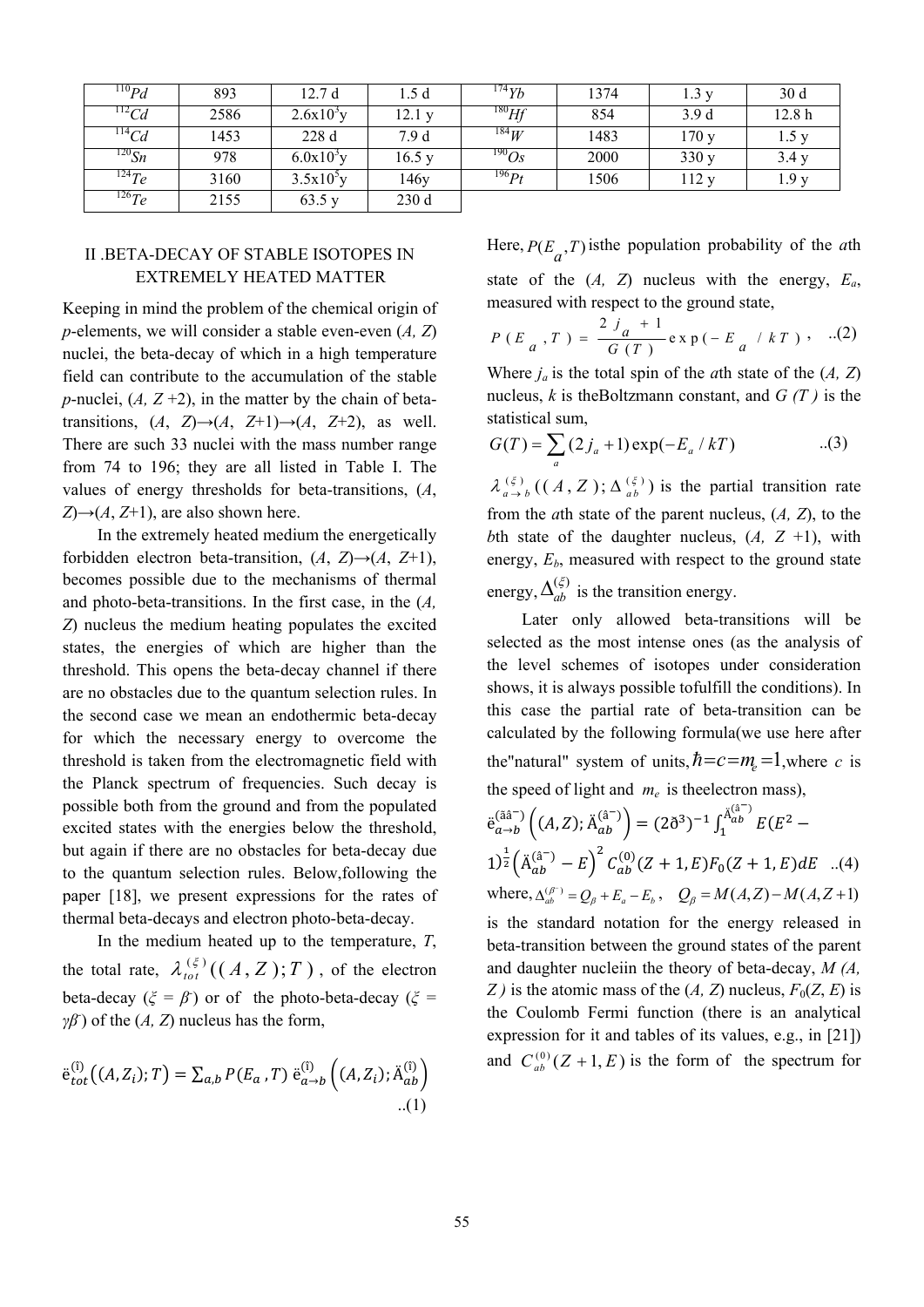the allowed beta-transition,  $a \rightarrow b$ . With sufficient accuracy it can be calculated by the formula,

$$
C_{ab}^{(0)}(Z+1,E) \approx \left|M_{V}^{(a\to b)}\right|^{2} + \left|M_{A}^{(a\to b)}\right|^{2} \tag{5}
$$

Where  $M_V^{(a \to b)} = g_V^{\int (1)_{ab}}$  and

 $M_A^{(a \to b)} = g_A^{\{a\}}(\sigma)_{ab}$  are the Fermi and Gamow-Teller nuclear matrix elements for the beta-transition,  $a \rightarrow b$ , (in the standard notation),  $g_V$  and  $g_A$  are corresponding coupling constants.

Similar to [17,18,19], we also have to deal with the calculation of nuclea rmatrix elements for the beta-transitions between the excited states of the eveneven parent (A, Z) nucleus and the odd-odd daughter (*A, Z* +1) nucleus. Because of the complexity of the structure of these states, a large number of betatransition and the difficulties with the choice of appropriate nuclear models, we prefer to use the average values of the nuclear matrix elements as before. They can be obtained by focusing on the typical values of  $lgf_0t_{1/2}$  = 4.0-5.5 for unfavored allowed transitions. For them, as itis well known  $f_0t_{1/2}$ is directly related to the values of the matrix elements by the formula,

$$
f_0 t_{1/2} = 2\pi^3 \ln 2 / \left( \left| M_V^{(a\to b)} \right|^2 + \left| M_A^{(a\to b)} \right|^2 \right)
$$

It allowsto takethe average values of the matrix elements in calculation of the form factor,  $C_{ab}^{(0)}(Z+1, E)$  (see equation (5)), i.e., to assume

$$
C_{ab}^{(0)}(Z+1,E) \approx \left| \left| M_{V}^{(a\to b)} \right|^{2} + \left| M_{A}^{(a\to b)} \right|^{2} \right| = 2\delta^{3} ln 2 / \langle f_{0} t_{1/2} \rangle
$$
  
...(6)

Here,  $\langle f_0 t_{1/2} \rangle$  is the average value of the reduced life time of the unfavored allowed beta-transition which must be defined by selecting a specific value from the range of  $10^{4.0} - 10^{5.0}$ s. Substituting (6) into (4), for the partial rate of beta-transition,we finally get,

$$
\ddot{e}_{a \to b}^{(\hat{a}^{-})} ((A, Z_i); \ddot{A}_{ab}^{(\hat{a}^{-})}) = \frac{\ln 2}{\langle f_0 t_{1/2} \rangle} \int_1^{\ddot{A}_{ab}^{(\hat{a}^{-})}} E(E^2 - 1)^{1/2} (\ddot{A}_{ab}^{(\hat{a}^{-})} - E)^2 F_0 (Z_i + 1, E) dE
$$
\n...(7)

Following the papers [14, 16, 18], the expression for the partial rate of the allowed photo-beta-decay can be written as

$$
\ddot{\mathbf{e}}_{a \to b}^{(\tilde{a}\hat{a}^{-})} ((A, Z_i); \ddot{A}_{ab}^{(\hat{a}^{-})}) = \frac{\dot{a}^{In \, 2}}{\delta(f_0 t_{1/2})} \int_{\ddot{A}_{ab}^{(\tilde{a}\hat{a}^{-})}}^{\infty} \frac{d\dot{u}}{\dot{u}} \frac{G(\dot{u}, \ddot{A}_{ab}^{(\tilde{a}\hat{a}^{-})})}{e^{(\dot{u}/kT)} - 1} \qquad \dots (8)
$$

where  $\alpha$ = 1/137.04 is the fine structure constant and  $\binom{(\gamma \beta^{-})}{ab} = Q_{\beta} + E_{a} - E_{b}$  $\Delta_{ab}^{(\gamma\beta^-)} = Q_{\beta} + E_{a} - E_{b}$  is the energy threshold for photo-beta-transition. Now, unlike the  $\beta$ -decay,  $Q_{\beta}$ <0, and endothermic photo-beta decay is possible only

under the condition, $\omega > \Delta_{ab}^{(\gamma \beta^{-})}$ *ab*  $\Delta_{ab}^{(\gamma\beta^-)}$ . At last,

$$
G(\omega \Delta_{ab}^{(\gamma F)}) = \int_{1}^{\omega - \Delta_{ab}^{(\gamma F)} + 1} (\omega - E - \Delta_{ab}^{(\gamma F)} + 1)^{2} \{2(\omega - E)(E^{2} - 1)^{1/2} \}
$$

$$
+ (\omega^{2} - 2\omega E + 2E^{2})\ln[E + (E^{2} - 1)^{1/2}]\}F_{0}(Z_{i} + 1, E)dE
$$
...(9)

Let us introduce the total rate of the electron betadecay of the (*A, Z*) nucleus,

$$
\lambda_{\alpha}(T) \equiv \lambda_{\mathsf{t}} = \lambda_{\alpha}^{(\beta)}((A,Z),T) + \lambda_{\alpha}^{(\beta)}((A,Z),T) \tag{10}
$$

Then the half-life,  $t_{1/2}(T)$ , of the stable  $(A, Z)$  nucleus in the high temperature field is

$$
t_{1/2}(T) = \ln 2 / \lambda_{tot}(T)
$$
 (11)

The numerical results of the half-life values as the functions of the temperature are presented in the same Table I. The given values have maximum values since they were calculated with the maximum values of the nuclear matrix elements. They correspond to the value of  $\langle f_0 t_{1/2} \rangle = 10^4$ s. Taking into account the complexity of excited nuclear states of even-even mother and odd-odd daughter nuclei,  $\langle f_0 t_{1/2} \rangle \approx$  $3.2x10<sup>5</sup>$  would be probably a close-to-real value which corresponds to  $lgf_0t_{1/2} = 5.5$ . Then accordingly all the half-lives in Table 1 should be increased by the factor of 32. As we can see from Table 1, the values of threshold energy and half-life,  $t_{1/2}(T)$ , correlate upon the average: the higher the threshold energy, the greater the half-life. However, this dependence is not directly proportional. It can be corrected by the number of allowed beta-transitions in the selected energy ranges, i.e. it can depend on the quantum characteristics of nuclear states.

# III. MODEL OF *p*-ISOTOPE SYNTHESIS PROCESS IN BETA-DECAY CHANNELS

Let us consider the chain ofthe betadecays, $(A,Z) \leftrightarrow (A,Z+1) \rightarrow (A,Z+2)$ . The final  $(A,Z+2)$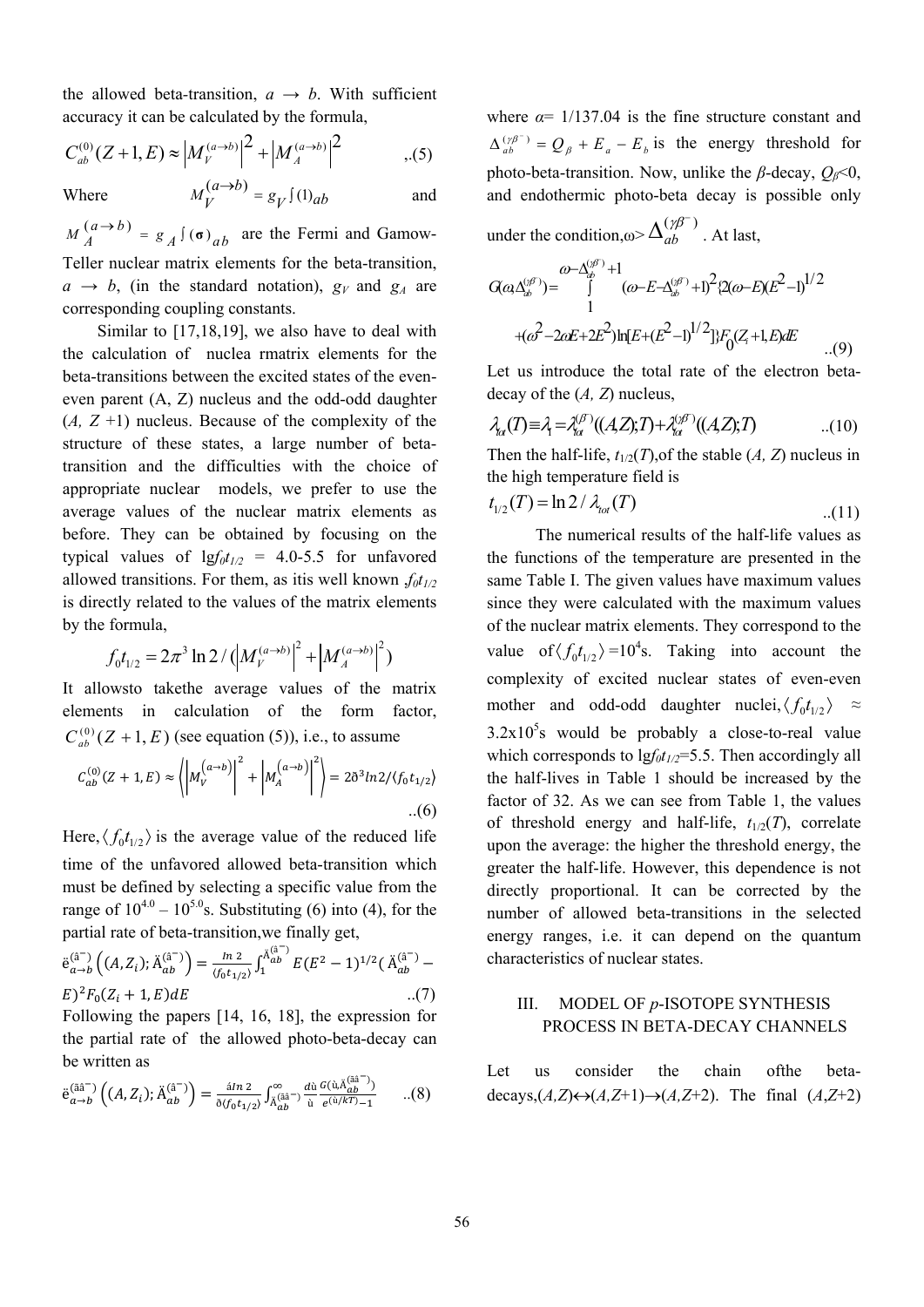nucleus in itis an even-even*p*-nucleus, and the initial (*A*,*Z*) nucleus is a beta-stable even-even one which, as it was demonstrated in the previous section,becomes beta-active in a heated medium. As a rule, the intermediate (*A*,*Z*+1) nucleus is amulti-beta-decay state. It means that its positron beta-decay and electron capture take place implementing the betatransition,  $(A,\mathbb{Z}+1) \rightarrow (A,\mathbb{Z})$  and also the beta-decay,  $(A,Z+1)$ → $(A,Z+2)$ . In a few cases, under terrestrial conditions, the fraction of beta-decay may be small but in extremely heated medium it significantly increases [19].

Let us formulate the foundation of the proposed *p*-nucleus synthesis model:

- 1. The triad of the nuclei,  $(A,\mathbb{Z})$ ,  $(A,\mathbb{Z}+1)$  and (*A*,*Z*+2), is considered as isolated.
- 2. In the chain  $(A,Z) \leftrightarrow (A,Z+1) \rightarrow (A,Z+2)$ , only beta-processes of all types are taken into account. These processes can be stimulated, as in the case of the stable (*A*, *Z*) nucleus, or enhanced, as in other cases, by thehightemperature field of the medium.
- 3. For the calculation of the  $(A, Z)$ ,  $(A, Z+1)$  and (*A*, *Z*+2) nucleus abundances a set of kinetic equations is to besolved.
- 4. The"solar" abundances of the stable even-even (*A*, *Z*) nuclei are taken as the initial data and the "solar" abundances of the even-even (*A*, *Z*+2) *p*nuclei are considered as the reference points.
- 5. It is assumed thatthe temperature of the medium is not changed during the whole synthesis of nuclides.

The main purpose of the calculations is to show that using the comprehensive approach is possible to accumulate *p*-nuclei in significant quantities at the quasi-equilibrium stages of the evolution of massive stars with arelatively high temperature of the matter. As in the previous section, in the medium heated up to the temperature, *T*, we will calculate the total rate of all types of the beta-decay considering beta-transitions and photo-beta-transitions from the excited nuclear states. Again we select only the allowed betatransitions (in all cases this condition is feasible).

The calculation of the total rate of the (*A*, *Z*+1) nucleus beta-decay, as in the case of the same decay of the (*A*, *Z*) nucleus,can be made by formulas (1) and (7)-(10), where *Z* should be replaced by *Z*+1. To find the total rate of the thermal positron beta-decay,of the (*A*, *Z*+1) nucleus, we can also use the formula (1) and (7). In formula (1) we have to put  $\zeta = \beta^+$  and replace Z by *Z*+1. In formula (7), in the calculation of the partialrate,  $\lambda_{a \to b}^{(\beta^+)}((A, Z + 1); \Delta_{ab}^{(\beta^+)})$ , we must replace *Z* by *Z* +1, and  $\Delta_{ab}^{(\beta^-)}$  $\Delta_{ab}^{(\beta^-)}$  by  $\Delta_{ab}^{(\beta^+)} = Q_\beta^{(+)} + E_a - E_b$ , where  $Q_\beta^{(+)}$  is the energy released in the positron beta-transition between the ground states of the  $(A, Z +1)$  and  $(A, Z)$  nuclei,  $Q_{\beta}^{(+)} = M(A, Z+1) - M(A, Z) - 2$  (the positron betatransition will occuronly if  $\Delta_{ab}^{(\beta^+)}$  $\Delta_{ab}^{(\beta^+)} > 0$ ). Furthermore, we must use the Coulomb Fermi function for the positron beta-decay. In this case *Z* must be used instead of  $Z + 1$  in its argument.

Electron capture can also contribute to the transition,  $(A, Z+1) \rightarrow (A, Z)$ , along with the positron beta-decay. We will consider the most intense allowed electron *K*-capture. The total rate of the *K*-capture in the heated medium,  $\lambda_{tot}^{(\varepsilon_K)}((A, Z + 1); T)$ ,can again be calculated by using formula (1), by putting *ξ=εK* in it and by replacing *Z* by *Z*+1. For the calculation of the partialrate,  $\lambda_{a\to b}^{(\varepsilon_K)}((A, Z+1); \Delta_{ab}^{(\varepsilon_K)})$ , used in our approach to estimate the values of the nuclear matrix elements,we can use the expression,

$$
\lambda_{a \to b}^{(\varepsilon_K)}((A, Z+1); \Delta_{ab}^{(\varepsilon_K)}) \approx \frac{\pi \ln 2}{2 \langle f_0 t_{1/2} \rangle} q_K^2 \beta_K^2.
$$
 (12)

Here, 
$$
q_K = \Delta_{ab}^{(\varepsilon_K)} = Q_{\beta}^{(+)} + 1 - |E_K| + E_a - E_b
$$
, where  $Q_{\beta}^{(+)}$ 

is defined above, and  $E_K$  and  $\beta_K$  are the energy and the Coulomb amplitude wave function of the bound *K*electron, respectively (there is a table of values in [21] for them). In (12) the factor taking into account the electron exchange is omitted, as for the *K*-shell, its value is almost equal to the unity.

In highly heated medium,as noted in [22], electron capture can be highly suppressed due to the almost complete ionization of the atoms of the matter.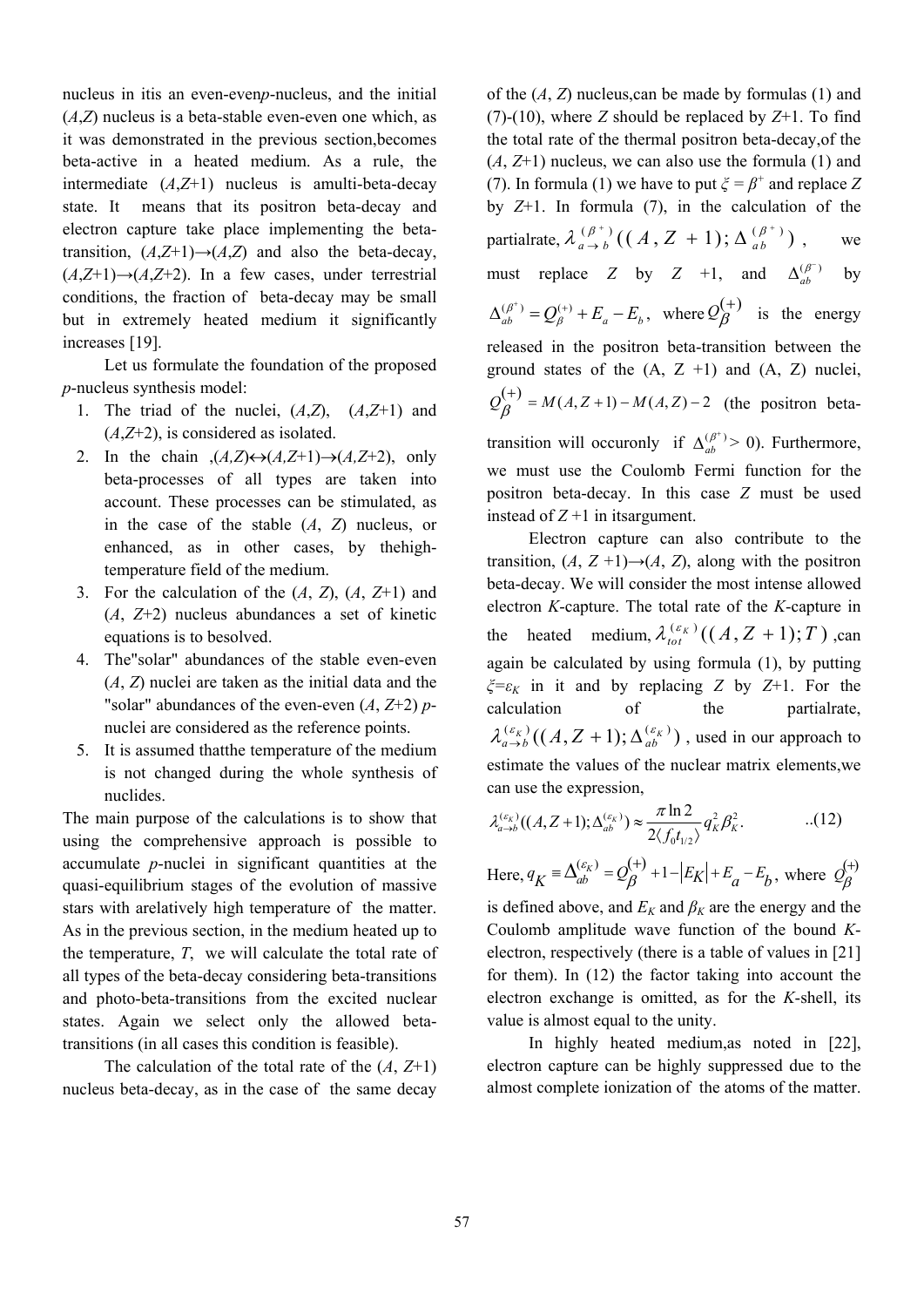At thesame time, using the specific calculations of the atomic level populations,it is necessary to know the density of the electron gas and the corresponding isotopes in stellar matter. These values depend on the star model and there can also be problems.To avoid this difficulty, we also assume the *K*-shells to be totally populated in atoms with (*A*, *Z*+1) nuclei, especially since positron beta-decays,as a rule, have intensities comparable in magnitude. This approach is approved by the fact that the main purpose of calculations is not to give exact values of abundances but to demonstrate the principal possibility of *p*isotope accumulation in sufficient quantities at the quasi-equilibrium stages of the star evolution. Neglecting electron *K*-capture will only increase the total values of *p*-nucleus abundancesdue to the relative increase in the fraction of beta-decay in the multibeta-decay of (*A*, *Z*+1) nuclei.

Let us introduce, along with the total rate,  $\lambda_1$ , of the  $(A, Z)$  nucleus beta-decay (equation  $(10)$ ), the total rate of beta-transition,  $(A, Z+1) \rightarrow (A, Z)$ ,

$$
\ddot{e}_{tot}^{(+)}(T) \equiv \ddot{e}_2 = \ddot{e}_{tot}^{(a^+)}((A, Z + 1); T) + \n\ddot{e}_{tot}^{(\ddot{a}_k)}((A, Z + 1); T) \qquad ...(13)
$$

and the total rate of beta-transition,  $(A, Z+1) \rightarrow (A, Z+1)$ *Z*+2),

$$
\ddot{e}_{tot}^{(-)}(T) \equiv \ddot{e}_3 = \ddot{e}_{tot}^{(\hat{a}^-)}((A, Z + 1); T) +
$$
  
\n
$$
\ddot{e}_{tot}^{(\hat{a}\hat{a}^-)}((A, Z + 1); T) \qquad ...(14)
$$
  
\nLet us assume that at the initial time,  $t = 0$ , the

abundance,  $N((A, Z); t) \equiv N_1(t)$ , of stable  $(A, Z)$ nuclei is equal to  $N_0$ , and the abundances,  $N((A, Z + 1); t) \equiv N<sub>2</sub>(t)$  and

 $N((A, Z + 2); t) \equiv N_3(t)$ , of  $(A, Z+1)$  and  $(A, Z+2)$ nuclei, respectively, are equal to zero.They are the initial conditions for the set of kinetic equations describing the accumulation of  $(A, Z+2)$  *p*-nuclei at the moment of time,*t*,

$$
\frac{dN_1}{dt} = -\lambda_1 N_1(t) + \lambda_2 N_2(t);
$$
  
\n
$$
\frac{dN_2}{dt} = \lambda_1 N_1(t) - (\lambda_2 + \lambda_3) N_2(t); \qquad ...(15)
$$
  
\n
$$
\frac{dN_3}{dt} = \lambda_3 N_2(t).
$$

This set of equations can be solved numerically, and we can also obtain an analytical solution. Finally, the value of  $N_3(t)$  is of interest. It has the form,

$$
N_3(t) = N_0 \left\{ 1 - \frac{1}{2} \left[ e^{-\frac{a}{2}t} + e^{-\frac{a}{2}t} \right] - \frac{\varepsilon_{123}}{a} \sinh(\tilde{a}t) \right\}
$$
  
2) $e^{-\frac{\varepsilon_{123}t}{2}}$ ...(16)

Here, we introduced the notations,

 $\delta = (\lambda_{123}^2 - 4\lambda_1\lambda_3)^{1/2}; \delta_{\pm} = \lambda_{123} \pm \delta; \lambda_{123} = \lambda_1 + \lambda_2 + \lambda_3.$ 

We can consider the particular case of (16) assuming fulfillment of inequalities,  $\lambda_1 \ll \lambda_2$ ,  $\lambda_3$  and  $\lambda_1 \ll 1$  (*τ* is the time of the stage duration). Then

 $\delta \approx \lambda_{123} - 2\lambda_1\lambda_1\,/\,\lambda_{123}, \delta_+ \approx 2(\lambda_{123} - \lambda_1\lambda_3\,/\,\lambda_{123}), \delta_- \approx 2\lambda_1\lambda_3\,/\,\lambda_{123}$ and  $\lambda_{123} \approx \lambda_2 + \lambda_3$ .

For most beta-decay chains,  $(A,Z) \leftrightarrow (A,Z+1) \rightarrow (A,Z+2)$ , these conditions hold. Then from equation(16) we obtain

$$
N_3(\tau) \approx N_0 \lambda_1 \tau K \tag{17}
$$

where  $K = \lambda_1 / (\lambda_1 + \lambda_2)$  is the branching coefficientor the fraction of electron beta-decay in the total decay rate of the (*A*, *Z*+1) nucleus. The approximate formula (17) was previously usedin the models for studying processes of the *p*-nucleus synthesis at the stage of the oxygen burningin the stars, bothin the thermal betadecay [13] and photo-beta-decay [16, 17].

# IV. NUMERICAL RESULTS AND DISCUSSION

The numerical results for the abundances of all known *p*-nuclei obtained within the proposed scheme are given in Table 2. We considered a relatively hot stage of the oxygen burning during the evolution of a massive star. We chose the stage duration equal to 5 months. In this case the temperature of the matter reaches (2–3)  $T_g$  (hereafter we use the notation, $T_n$  = 10<sup>n</sup> K) that correspondsto the "nuclear" temperature of about 200-300 keV in energy units. Experimental data of the isotope characteristics were taken from [20].We chose the energy range of the nucleus excited states in such a way that there were several allowed betatransitions in them. Corresponding triads are given in Table II. As an example, there are parts of the isotope level schemes from the triad,<sup>164</sup>*Dy*, <sup>164</sup>*Ho* and <sup>164</sup>*Er*,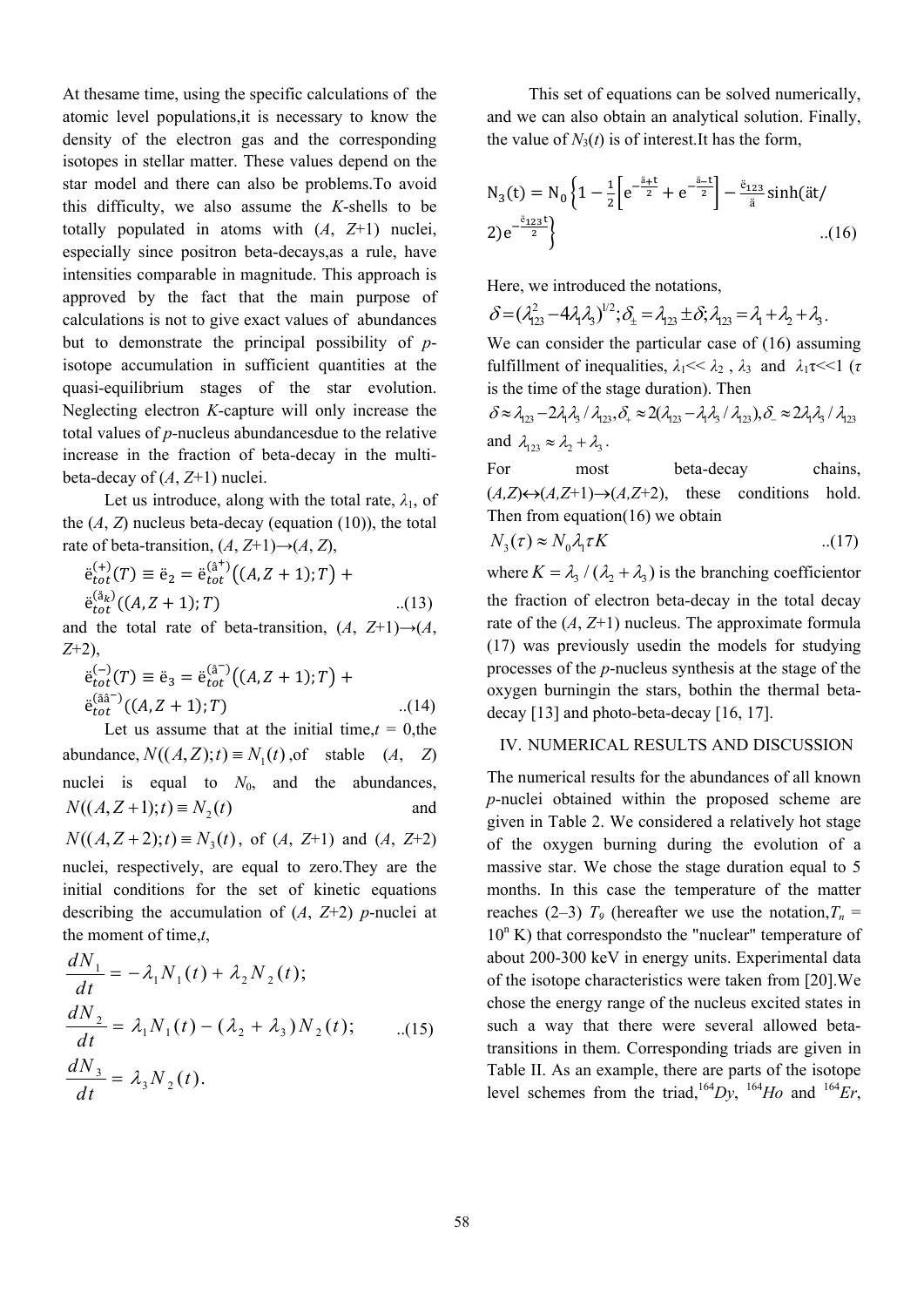given in Figure 1. The arrows indicate only electron thermal beta and photo-beta-transitions,  $^{164}Dv \rightarrow ^{164}Ho$ and  $164H_0 \rightarrow 164E_r$ , not to overburden the figure. These transitions were taken into account in the calculation of the total beta-decay rates.

The analysis of the data from Table2 shows that for 20 *p*-isotopes from 33, their observed abundances may be very well produced during burning of the oxygen layer. These are the isotopes,<sup>74</sup>Se, <sup>80</sup>Kr, <sup>84</sup>Sr,<br><sup>94</sup>Mo, <sup>98</sup>Ru, <sup>102</sup>Pd, <sup>106,108,110</sup>Cd, <sup>114</sup>Sn, <sup>120</sup>Te, <sup>126</sup>Xe, <sup>132</sup>Ba,<br><sup>138</sup>Se, <sup>152</sup>Gd, <sup>158</sup>Dy, <sup>164</sup>Er, <sup>168</sup>Yb, <sup>174</sup>Hf and <sup>180</sup>W. For the remaining 13 nuclides, apparently, beta-decay mechanism does not play asignificant role in the processes of their synthesis. As a matter of fact, the latter conclusion should still be examined by investigating the role of electron *K*-capture which is suppressed in a highly heated matter. The present calculations do not take it into account and therefore the value of the branching factor, *K*, may be significantly underestimated.

In some cases the calculated abundances significantly exceed the observed ones. In our opinion, it is not important. The fact is that when calculating the beta-decay rates as well as the half-lives of nuclei in the previous section, them aximum estimationin magnitude of the nuclear matrix elements corresponding to the value of  $\frac{g_f f_0 t_{1/2}}{2}$  4.0 was used. If we take as a basis, perhaps, a more appropriate quantity, 5.5, taking into account the complexity of the nuclear states, then the theoretical abundances given in Table 2 should be divided by 32, or choosing the value  $\frac{g f_0 t_{1/2}}{2}$  in the interval of 4.0-5.5, by the factor from 1 to 32. It is important that in the calculations the medium temperature keeps constant throughout the stage whereas, for example, its reduction strongly

affects the rates of beta-processes (cf. columns 1 and 2 in Tables 1 and 2). It is necessary to add that the calculations are focused on the currently observed abundances of progenitor  $(A, Z)$  nuclei and  $(A, Z+2)$  *p*nuclei which could be different at the stage of the oxygen layer burning.

A certain amount of *p*-isotopes can further be synthesized in a similar way at the next stage of a massive star evolution, at the stage of silicon burning. Although it is relatively short, only one day, the stellar matter can be heated up even more, up to the temperature of  $5T<sub>9</sub>$ , or about 0.5 MeV in energy units. To estimate how much the abundances of *p*-nuclei obtained in the previous stage using the same pattern would increase the yield of two isotopes, *74Se* and *78Kr*, was calculated under the assumption that the temperature of the matter has its maximum value, i.e.

5*T*9, and also keeps the same for all the stages. It is also taken into account that at the previous stage the loss of progenitor nuclei, *74Ge* and *78Se*, is small and we can take the same initial values of their abundance,  $N_0$ , as in Table2. As a result, by using the maximum values of the nuclear matrix elements  $N_3(^{74}Se)=0.633$ and  $N_3(^{78}Kr) = 6.8 \times 10^{-4}$  are obtained. The first result is comparable in value with the abundance shown in Table II for the temperature equal to  $3T<sub>9</sub>$ , and the latter is more than 4 times higher. However,in the second case this abundance will be muchless than the observed one. Although the stage length for the silicon burningis much smaller than for the oxygen burning, the medium temperature increasing from  $3T_9$  to  $5T_9$ results in a dramatic increase in the total rate of betatransition,  ${}^{74}Ge-{}^{74}As$  and  ${}^{78}Se-{}^{78}Br$ , in the first case by two orders and in the second case nearly by three orders.Then the total rates of the remaining beta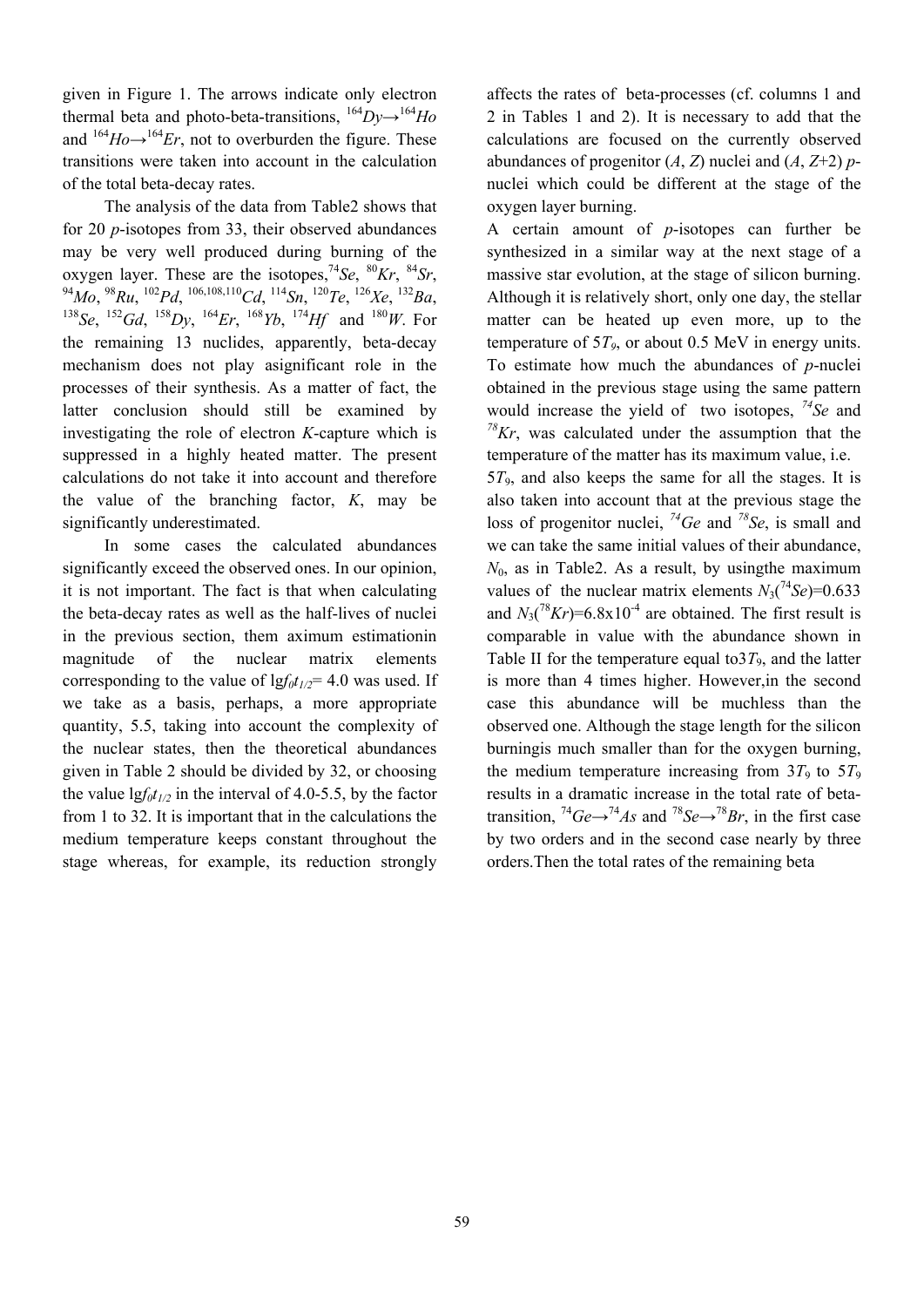

Fig. 1 Parts of level schemes (in keV) of isotopes from the triad,<sup>164</sup>*Dy*, <sup>164</sup>*Ho* and <sup>164</sup>*Er* (data are taken from[20]). The arrows indicate the allowed electron beta and photo-beta –transitions taken into account in the calculation of the totalrate.  $Q_{EC}$  = 986.7keV,  $Q_β = 962.5$  keV

--transitions are changed smoothly and not so much, and the dramatic increase in the beta-transition rates at the stageof mounting the energy threshold leads to a significant result.

#### V. CONCLUSION

In our view, the main conclusion is that the synthesis of most *p*-isotopes could easily occur at quasi-equilibrium stages of massive star evolution with heating the matter up to the "nuclear" temperatures. It could be the stages of the oxygen and silicon burning although the latter statement requires a further study.The fact that earlier the approaches to the problem of *p*-nuclei synthesis in beta-decay channels did not give meaningful and quantitative results, in our opinion it is explained by the lack of a comprehensive approach. Exactly it is the consideration of all types of beta-decay in the whole chain of transitions,  $(A,Z) \leftrightarrow (A,Z+1) \rightarrow (A,Z+2)$ , starting from the stable nucleus and full accounting of their intensification in extremely heated stellar matter, that makes it possible to obtain the observed abundances for most of the *p*-isotopes.

In any case, the chain of kinetic equations solved in the standard theory of nucleosynthesis in the calculation of the abundances of *s*-nuclei which are the initial nucleus (*A, Z*) in our model could be extended to the  $(A, Z+2)$  *p*-nucleus. Then in some cases it would not need to pick up most of *p*-isotopes in a separate category of "bypassed".

The calculation of *p*-nucleus abundances according to the proposedor similar model considering quasiequilibrium stages of the massive star evolution with strong heating ofthe matter can be useful for modeling of explosive nucleosynthesis. Then it is possible to use the calculated abundances as the initial data for the sets of kinetic equations being solved in such models.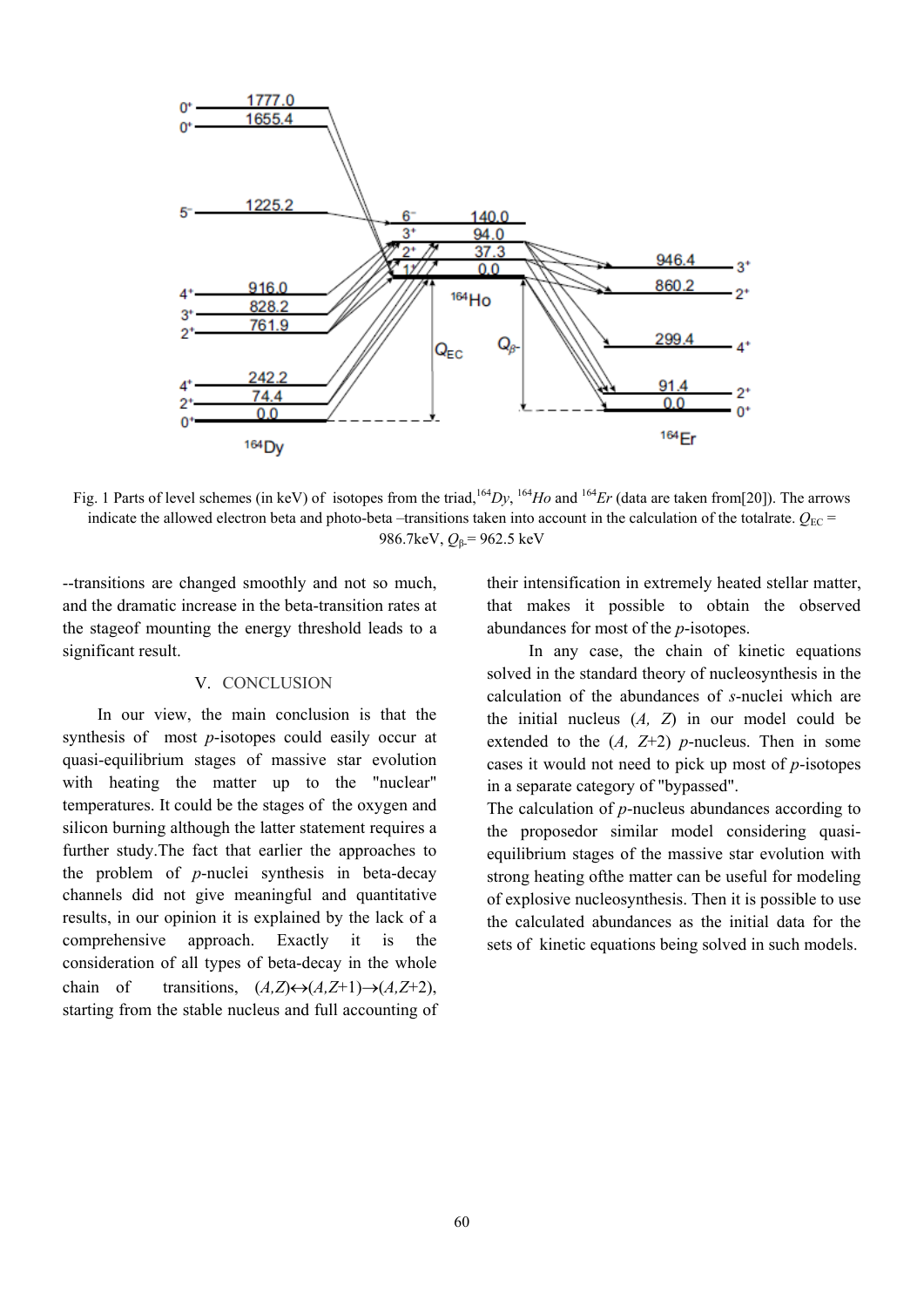Table II Calculated values of *p*-nucleus abundances . Parameter values are used:  $\tau = 5$  months,  $\langle f_0 t_1/2 \rangle_0 = 10^4$  s. Experimental data ("solar"abundances) are taken from [23] (they are normalized to  $N(Si)=10^6$ ).

|                             | Parent                      |                            | "Solar"          | "Solar"             |                      | Abundance of $p$ -nucleus |
|-----------------------------|-----------------------------|----------------------------|------------------|---------------------|----------------------|---------------------------|
| Progenitor                  | Nucleus,                    | $p$ -nucleus               | abundance        | Abundance of        | $N(A, Z+2)$          |                           |
| nucleus                     | $(A, Z+1)$                  | $(A, Z+2)$                 | of progenitor    | $N(A, Z+2)$         | Theor.               |                           |
| (A, Z)                      | (multi-decay)               |                            | nucleus $(A, Z)$ | $p$ -nucleus        |                      |                           |
|                             |                             |                            | Exp.             | Exp.                | $2x10^9$ K           | $3x10^9$ K                |
| $^{74}_{32}Ge$              | $^{74}_{33}As$              | $^{74}_{34}Se$             | 42.8             | 0.580               | $2.5 \cdot 10^{-3}$  | 0.705                     |
| $^{78}_{34}Se$              | $^{78}_{35}Br$              | $^{78}_{36}Kr$             | 15.8             | 0.146               | $1.1 \cdot 10^{-7}$  | $1.7 \cdot 10^{-4}$       |
| $^{80}_{34}Se$              | $^{80}_{35}Br$              | $\frac{80}{36}Kr$          | 33.4             | 0.940               | 0.970                | 30.6                      |
| $^{84}_{36}Kr$              | $^{84}_{37}Rb$              | $\frac{84}{38}$ Sr         | 23.5             | 0.128               | $5.6 \cdot 10^{-4}$  | 0.523                     |
| $^{92}_{40}Zr$              | $^{92}_{41}Nb$              | $^{92}_{42}Mo$             | 2.05             | 0.634               | $4.5 \cdot 10^{-6}$  | $3.2 \cdot 10^{-3}$       |
| $^{94}_{40}Zr$              | $^{94}_{41}Nb$              | $^{94}_{42}Mo$             | 2.09             | 0.361               | 2.08                 | 2.06                      |
| $^{96}_{42}Mo$              | $\frac{96}{43}Tc$           | $\frac{96}{44}Ru$          | 0.661            | 0.105               | $1.4 \cdot 10^{-10}$ | $5.1 \cdot 10^{-7}$       |
| $^{98}_{42}Mo$              | $^{98}_{43}Tc$              | $^{98}_{44} Ru$            | 0.951            | 0.036               | 0.109                | 0.729                     |
| $^{102}_{44}Ru$             | $^{102}_{45}Rh$             | $^{102}_{46}Pd$            | 0.601            | 0.013               | $1.5 \cdot 10^{-4}$  | 0.025                     |
| $\substack{106 \\ 46} Pd$   | $^{106}_{\phantom{1}47} Ag$ | $^{106}_{48}Cd$            | 0.355            | 0.019               | 0.060                | 0.355                     |
| $\substack{108 \\ 46} Pd$   | $^{108}_{47} Ag$            | $\frac{108}{48}Cd$         | 0.347            | 0.014               | $1.6 \cdot 10^{-3}$  | 0.071                     |
| $\substack{^{110} \\ 46}Pd$ | $^{110}_{\ 47} Ag$          | $\frac{^{110}}{^{48}}Cd$   | 0.154            | 0.020               | 0.153                | 0.153                     |
| $^{112}_{48}Cd$             | $^{112}_{49} In$            | $^{112}_{50}Sn$            | 0.373            | 0.036               | $7.4 \cdot 10^{-6}$  | $1.7 \cdot 10^{-3}$       |
| $\frac{^{114}}{^{48}}Cd$    | $^{114}_{49} In$            | $^{114}_{50}Sn$            | 0.447            | 0.024               | 0.143                | 0.368                     |
| $\frac{120}{50}$ Sn         | $^{120}_{51}Sb$             | $^{120}_{52}Te$            | 1.22             | $5.8 \cdot 10^{-3}$ | $9.1 \cdot 10^{-6}$  | $3.6 \cdot 10^{-3}$       |
| $^{124}_{52}Te$             | $^{124}_{53}I$              | $^{124}_{54}Xe$            | 0.299            | $7.4 \cdot 10^{-3}$ | $1.1 \cdot 10^{-10}$ | $4.5 \cdot 10^{-7}$       |
| $^{126}_{\phantom{1}52}Te$  | $^{126}_{\phantom{1}53}I$   | $^{126}_{54}X\!e$          | 1.22             | $6.7 \cdot 10^{-3}$ | $3.4 \cdot 10^{-3}$  | 0.290                     |
| $^{130}_{\ 54}X\!e$         | $^{130}_{55}Cs$             | $^{130}_{56}Ba$            | 0.250            | $4.8 \cdot 10^{-3}$ | $3.5 \cdot 10^{-8}$  | $1.5 \cdot 10^{-5}$       |
| $^{132}_{54}Xe$             | $^{132}_{55}Cs$             | $^{132}_{56}Ba$            | 1.52             | $4.7 \cdot 10^{-3}$ | $3.4 \cdot 10^{-3}$  | 0.186                     |
| $^{136}_{\ 56} Ba$          | $^{136}_{57}La$             | $\substack{136 \\ 58} Ce$  | 0.375            | $2.3 \cdot 10^{-3}$ | $1.5 \cdot 10^{-7}$  | $4.8 \cdot 10^{-5}$       |
| $^{138}_{\phantom{1}56}Ba$  | $^{138}_{57}La$             | $^{138}_{\phantom{1}58}Ce$ | 3.44             | $3.0 \cdot 10^{-3}$ | 0.510                | 1.52                      |
| $^{144}_{\ 60}Nd$           | $^{144}_{61}Pm$             | $^{144}_{62}$ Sm           | 0.188            | $7.4 \cdot 10^{-3}$ | $5.4 \cdot 10^{-9}$  | $2.3 \cdot 10^{-6}$       |
| $^{152}_{\ 62} Sm$          | $^{152}_{63}Eu$             | $^{152}_{\ 64}Gd$          | 0.064            | $8.4 \cdot 10^{-4}$ | $4.9 \cdot 10^{-4}$  | 0.023                     |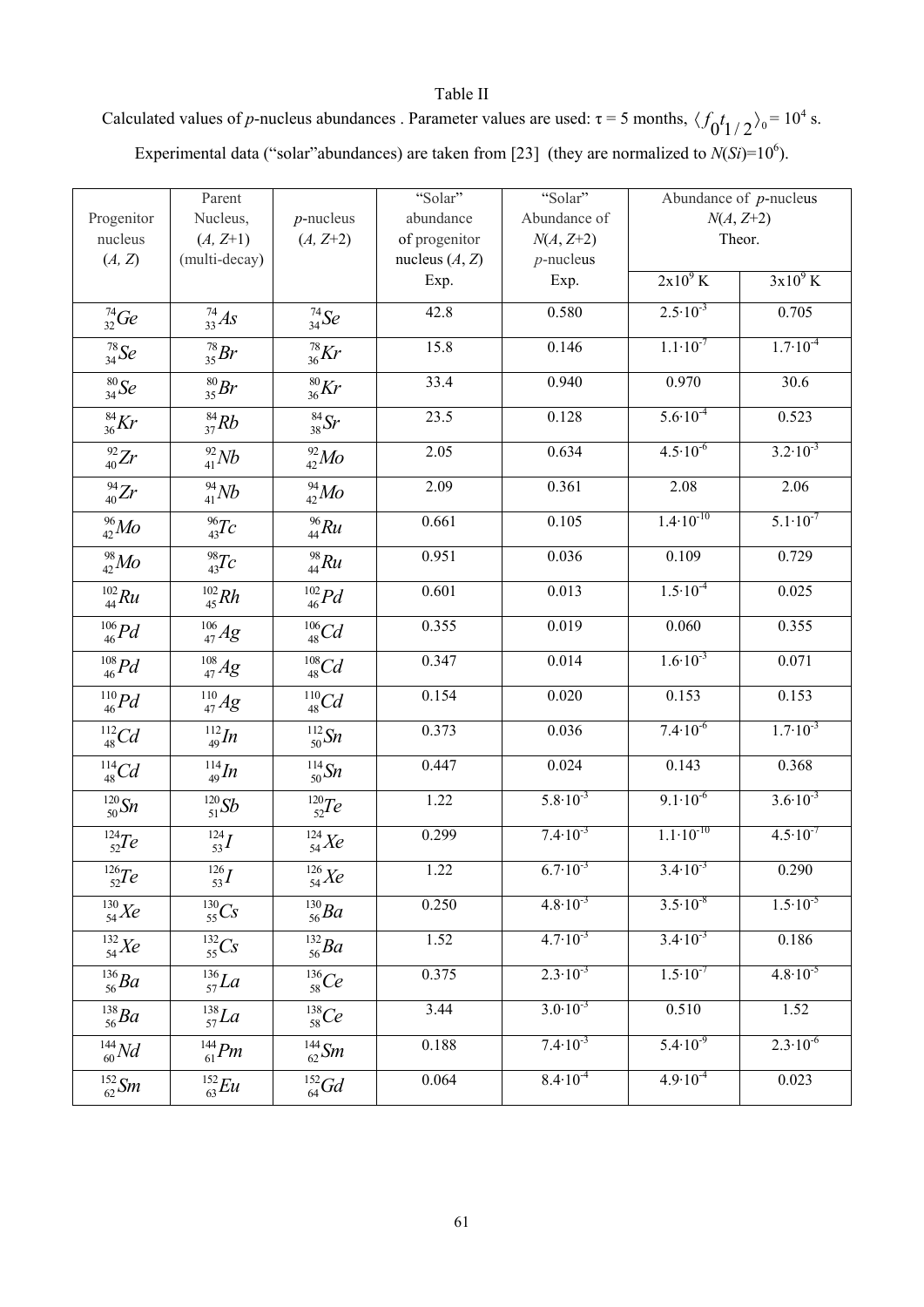| $^{156}_{64}$ Gd | $^{156}_{65}Tb$     | $^{156}_{66}Dy$    | 0.086 | $1.9\cdot\overline{10^{-4}}$ | $2.8 \cdot 10^{-8}$  | $3.7 \cdot 10^{-6}$ |
|------------------|---------------------|--------------------|-------|------------------------------|----------------------|---------------------|
| $^{158}_{64}$ Gd | $^{158}_{65}Tb$     | $^{158}_{66}Dy$    | 0.104 | $3.3 \cdot 10^{-4}$          | 0.066                | 0.070               |
| $^{162}_{66}Dy$  | $^{162}_{67}$ Ho    | $^{162}_{68}Er$    | 0.094 | $3.1 \cdot 10^{-4}$          | $4.0 \cdot 10^{-7}$  | $3.8 \cdot 10^{-5}$ |
| $^{164}_{66}Dy$  | $^{164}_{67}$ Ho    | $^{164}_{68}Er$    | 0.104 | $3.6 \cdot 10^{-3}$          | 0.042                | 0.040               |
| $^{168}_{68}Er$  | $\frac{168}{69}$ Tm | $\frac{168}{70}Yb$ | 0.062 | $2.7 \cdot 10^{-4}$          | $6.5 \cdot 10^{-7}$  | $2.9 \cdot 10^{-4}$ |
| $^{174}_{70}Yb$  | $^{174}_{71}Lu$     | $^{174}_{72}Hf$    | 0.064 | $3.1 \cdot 10^{-4}$          | $8.6 \cdot 10^{-4}$  | $4.8 \cdot 10^{-3}$ |
| $^{180}_{72}Hf$  | $^{180}$ Ta         | $^{180}_{74}W$     | 0.060 | $4.0 \cdot 10^{-4}$          | 0.037                | 0.032               |
| $^{184}_{74}W$   | $^{180}_{75}$ Re    | $^{184}_{76}Os$    | 0.092 | $1.2 \cdot 10^{-4}$          | $1.5 \cdot 10^{-10}$ | $3.1 \cdot 10^{-8}$ |
| $^{190}_{76} Os$ | $^{190}_{77}Ir$     | $^{190}_{78} Pt$   | 0.182 | $1.8 \cdot 10^{-4}$          | $1.7 \cdot 10^{-8}$  | $1.6 \cdot 10^{-6}$ |
| $^{196}_{78} Pt$ | $^{196}_{79}Au$     | $^{196}_{80}Hg$    | 0.357 | $3.1 \cdot 10^{-4}$          | $1.0 \cdot 10^{-6}$  | $6.7 \cdot 10^{-5}$ |

In this case even the results of calculation for the abundances of those 13 *p*-nuclei make sense in the synthesis of which the beta-decay mechanism is seemingly not dominant. These abundances, even being small, would be able to replace those zero values which are usually taken for *p*-isotopes as initial data at the pre-explosive and explosive stages of stellar evolution.

Heating the stellar matterup tothe "nuclear" temperatures is especially necessary for the first stage – overcoming the energy threshold. For its overcoming, as it follows from the results of half-life calculations for beta-stable nuclei the temperature reached by the oxygen layer burning in a massive star are sufficient. At the same time, the intensity of the beta-decay is sufficient in most cases, about which half-lives of many nuclei are evident (see Table I). These half-lives are not much different from those of natural radioactive isotopes in magnitude. If to consider a cooler but much longer stage of helium burning, beta-decay intensification of stable nuclei by thermal field of the star turns out to be too insignificant to make the *p*-nucleus yield significant.

### VI. REFERENCES

[1] E.M. Burbidge, G.R. Burbidge, W.A. Fowler and F. Hoyle, Rev. Mod. Phys. **29**, 547 (1957).

- [2] G. Wallerstein, I. Iben, P. Parker, A.M. Boesgaard, G.M. Hale, A.E. Champagne, C.A. Barnes, F. Kappeler, V.V. Smith, R.D. Hoffman, F.X. Timmes, C. Sneden, R.N. Boyd, B.S. Meyer and D.L. Lambert, Rev. Mod. Phys. **69,** 995 (1997).
- [3] M. Rayet, N. Prantzos, and M. Arnould, Astron. and Astrophys. **227**, 271 (1990).
- [4] M. Rayet, M. Arnould, M. Hashimoto, N. Prantzos and K. Nomoto, Astron. and Astrophys. **298**, 517 (1995).
- [5] T. Rauscher, Heger A, Hoffman R D and Woosley S E 2002 Nucleosynthesis in Massive Stars WithImproved Nuclear and Stellar Physics vol 2 (Preprint astro-ph/0112478).
- [6] M. Arnold and S. Goriely, Phys. Reports **384**, 1 (2003).
- [7] E.M. Babishov and I.V. Kopytin, Astron. Rep. 50, 569 (2006).
- [8] F.K. Thielemann, Dillmann I, Farouqi K, Fischer T, Fr¨ohlich C, Kelic-Heil A, Korneev I, Kratz KL, Langanke K, Liebend¨orfer M, Panov I V, Martinez-Pinedo G and Rauscher T 2010 J. Phys.:Conf. Ser. 202 012006.
- [9] E.M. Babishov and I.V. Kopytin, Phys. Atom. Nucl. 71, 1207 (2008).
- [10] I. Dillmann, Rauscher T, Heil M, K¨appeler F, Rapp W and Thieleman F-K 2008 J. Phys. G: Nucl.Part. Phys. 35 014029
- [11] G.V. Domogatskii and D.K. Nadezhin, Sov. Astron. 22, 297 (1978).
- [12] I.V. Kopytin and T.A. Krylovetskaya, Phys. Atom. Nucl. 61, 1479 (1998).